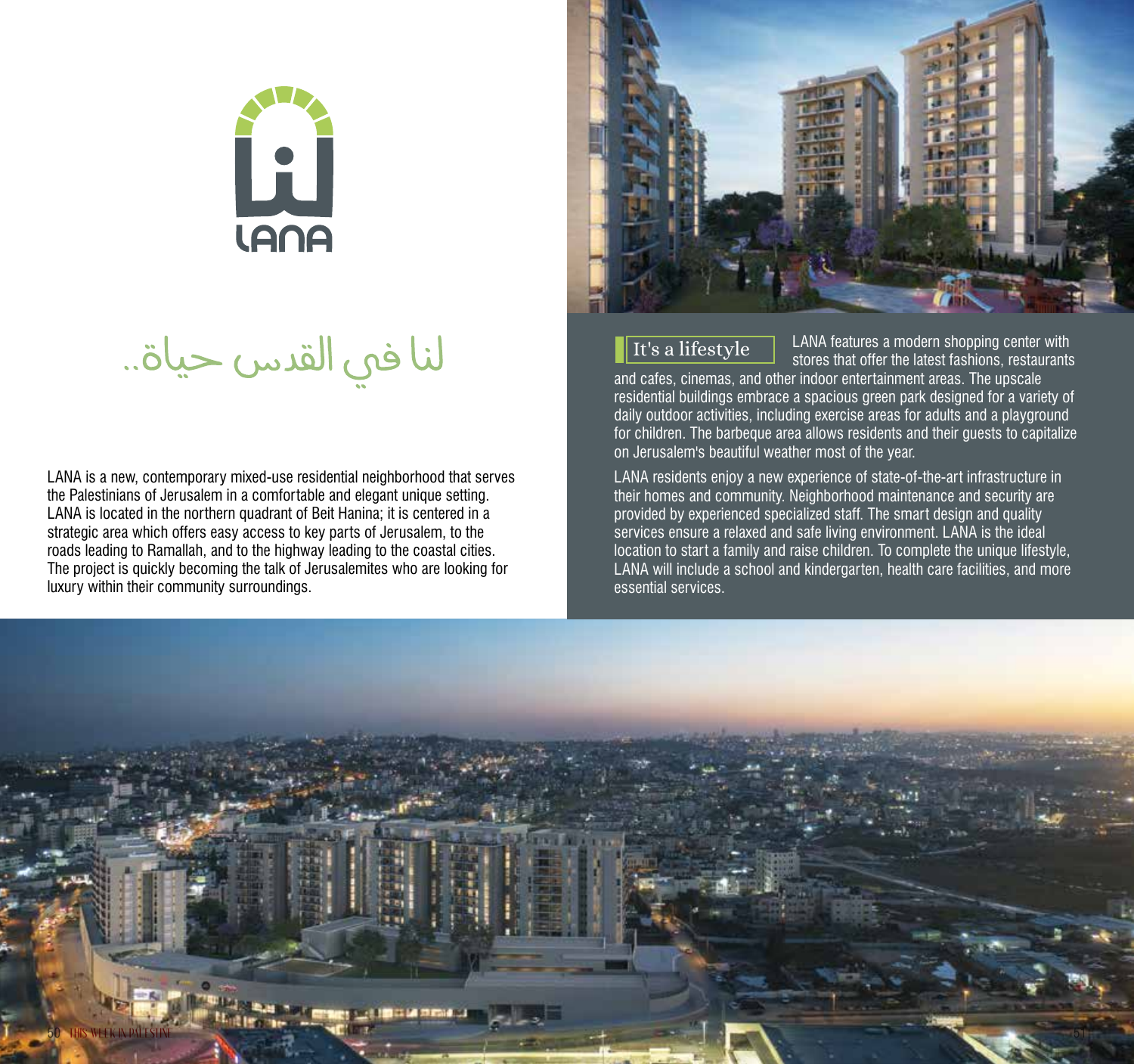

From the developer of Rawabi, the iconic first Palestinian planned city, LANA is the latest pioneering large-scale real estate project dedicated to serving Jerusalemites. The developer's strong financials, coupled with decades of unprecedented local and regional experience, ensure the success of this more-than-one-billion-shekel project.

Bashar Masri, the founder of Rawabi and chairman of Massar International, announced the LANA project at a press conference in Jerusalem in October 2021 with the presence and blessings of Muslim and Christian leaders.

# The Developer The Apartments

LANA's luxurious dwellings range in size from 90 to 170 square meters. Buyers may choose from a selection of two-, three-, or four-bedroom apartments with panoramic views. Apartments are designed and equipped with the highest finishing standards that include central airconditioning and under-floor radiant heating systems. The high-end kitchens supplied by well-known manufacturers are available in a variety of color options and with additional upgrades. All finishing materials are carefully selected to provide the homes Jerusalemites dreamed of owning. The apartments appeal to the refined taste of families.



Early buyers have the privilege of further customizing their apartments to their personal taste and needs, offering flexibility to choose various designs and materials.

LANA's apartments boast contemporary architecture, designed to optimize the buildings' public and private amenities. Each building will include a welcoming and luxurious lobby staffed with concierge services and two fast elevators. This is the ultimate luxury.

#### **Get your apartment by mid-2024**

Construction of the first phase is well under way, implemented by a leading Palestinian contractor with diversified experience and a solid track record in building large projects. Buyers are scheduled to receive their apartments on time in the third quarter of 2024. Visitors may observe the fast pace of the project progress on site.



# *Gaby & Violet Karmi*

*"We have been looking for a house for a while and explored all available options. Nothing was close to the standards we are looking for. We want class and comfort for our family and are not willing to settle for less. Finally, when we visited LANA's showroom, we were so happy to find everything we looked for and much more! We encourage everyone to visit the showroom and see the project close-up".*